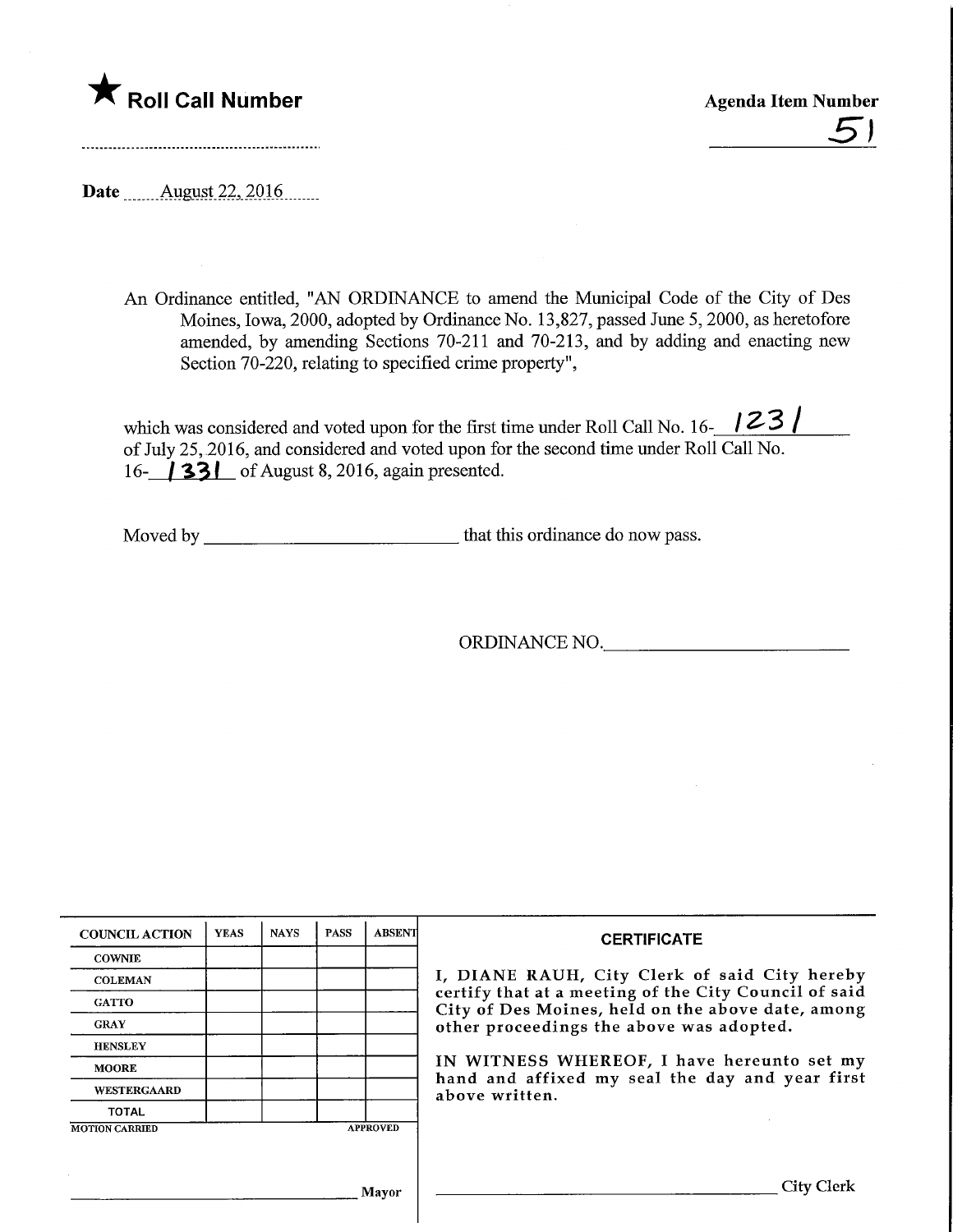| Roll Call Number |  |
|------------------|--|
| $16 - 1331$      |  |

Agenda Item Number

 $36^ \rightarrow$   $\rightarrow$ \$\

Date ........August 8,.2016.

An Ordinance entitled, "AN ORDINANCE to amend the Municipal Code of the City of Des Moines, Iowa, 2000, adopted by Ordinance No. 13,827, passed June 5,2000, as heretofore amended, by amending Sections 70-211 and 70-213, and by adding and enacting new Section 70-220, relating to specified crime property",

which was considered and voted upon under Roll Call No. 16- $\frac{123}{ }$  of July 25, 2016; again presented.

Moved by **Censue** considered and given second vote for passage. that fhis ordinance be

(Second of three required readings)

| <b>COUNCIL ACTION</b> | <b>YEAS</b> | <b>NAYS</b> | <b>PASS</b> | <b>ABSENT</b>   | <b>CERTIFICATE</b>                                                                                                                        |  |  |  |
|-----------------------|-------------|-------------|-------------|-----------------|-------------------------------------------------------------------------------------------------------------------------------------------|--|--|--|
| <b>COWNIE</b>         |             |             |             |                 |                                                                                                                                           |  |  |  |
| <b>COLEMAN</b>        |             |             |             |                 | I, DIANE RAUH, City Clerk of said City hereby                                                                                             |  |  |  |
| <b>GATTO</b>          |             |             |             |                 | certify that at a meeting of the City Council of said<br>City of Des Moines, held on the above date, among                                |  |  |  |
| <b>GRAY</b>           |             |             |             |                 | other proceedings the above was adopted.<br>IN WITNESS WHEREOF, I have hereunto set my<br>hand and affixed my seal the day and year first |  |  |  |
| <b>HENSLEY</b>        |             |             |             |                 |                                                                                                                                           |  |  |  |
| <b>MOORE</b>          |             |             |             |                 |                                                                                                                                           |  |  |  |
| <b>WESTERGAARD</b>    |             |             |             |                 | above written.                                                                                                                            |  |  |  |
| <b>TOTAL</b>          |             |             |             |                 |                                                                                                                                           |  |  |  |
| <b>MOTION CARRIED</b> |             |             |             | <b>APPROVED</b> |                                                                                                                                           |  |  |  |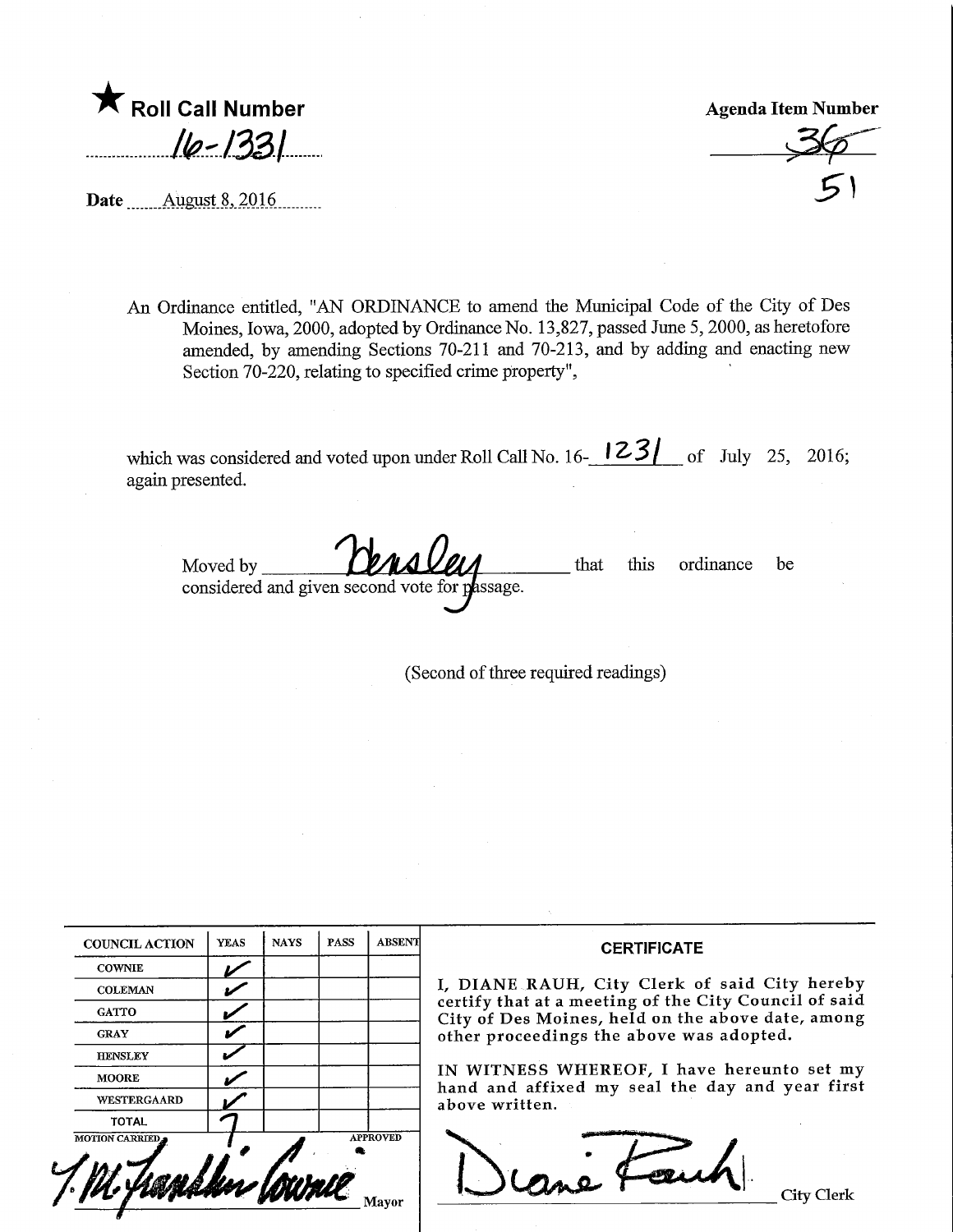ORDINANCE NO. \_ ) ^ < | 3^ )

 $6 - 1331$   $36$ 

5' yf

AN ORDINANCE to amend the Municipal Code of the City of Des Moines, Iowa, 2000, adopted by Ordinance No. 13,827, passed June 5, 2000, as heretofore amended, by amending Sections 70-211 and 70-213, and by adding and enacting new Section 70-220, relating to specified crime property.

Be It Ordained by the City Council of the City of Des Moines, Iowa:

Section 1. That the Municipal Code of the City of Des Moines, Iowa, 2000, adopted by

Ordinaace No. 13,827, passed June 5, 2000, as heretofore amended, is hereby amended by

amending Sections 70-211 and 70-213, and by adding and enacting new Section 70-220, relating

to specified crime property, as follows:

### Sec. 70-211. Definitions.

The following words, terms and phrases, when used in fhis division, shall have the meanings ascribed to them in this section, except where the context clearly indicates a different meamng:

Bootlegging means the illegal sale or service of alcoholic liquor, wine, or beer in violation of chapter 10 of this Code or I.C. ch. 123.

Chief of police means the person who has the responsibility to supervise and direct the police department, as defined by section 86-27 of this Code, and for purposes of this division may include his or her designee.

Controlled substance means a drug, substance or munediate precursor as defined by I.C. ch.204.

Gambling means games of skill or chance as defined by I.C. ch. 99B and prohibited by I.C. ch. 725.

Owner means any person, agent, firm, corporation, association, or a partnership, including a mortgagee m possession, in whom is vested all or part of the legal title to property or aU or part of the beneficial ownership and the right to present use and enjoyment of the premises.

Person means any natural person, association, partnership, corporation, or other legal entity capable of owning or using property.

Prostitution, pimping, and pandering means those acts or activities as defined by section 70-176 of this chapter or by I.C.ch.725.

Specified crime property means any structure, including the real property upon which it is situated, in which activity involving the unauthorized delivery, possession or manufacture of a controlled substance, illegal gambling, bootlegging, prostitution, pimping or pandering, disorderly house under section 70-35 of this chapter, or any criminal activity involving a weapon such as but not limited to discharging, carrying concealed, or assault with a weapon is occurring or has occurred<sub>r</sub>, except when a resident, owner, tenant, or landlord sought law enforcement assistance or other emergency assistance for the victim of abuse, a victim of a crime, or an individual in an emergency, if it is established that either: (1) the resident, owner, tenant or landlord seeking assistance had a reasonable belief that the emergency assistance was necessary to prevent the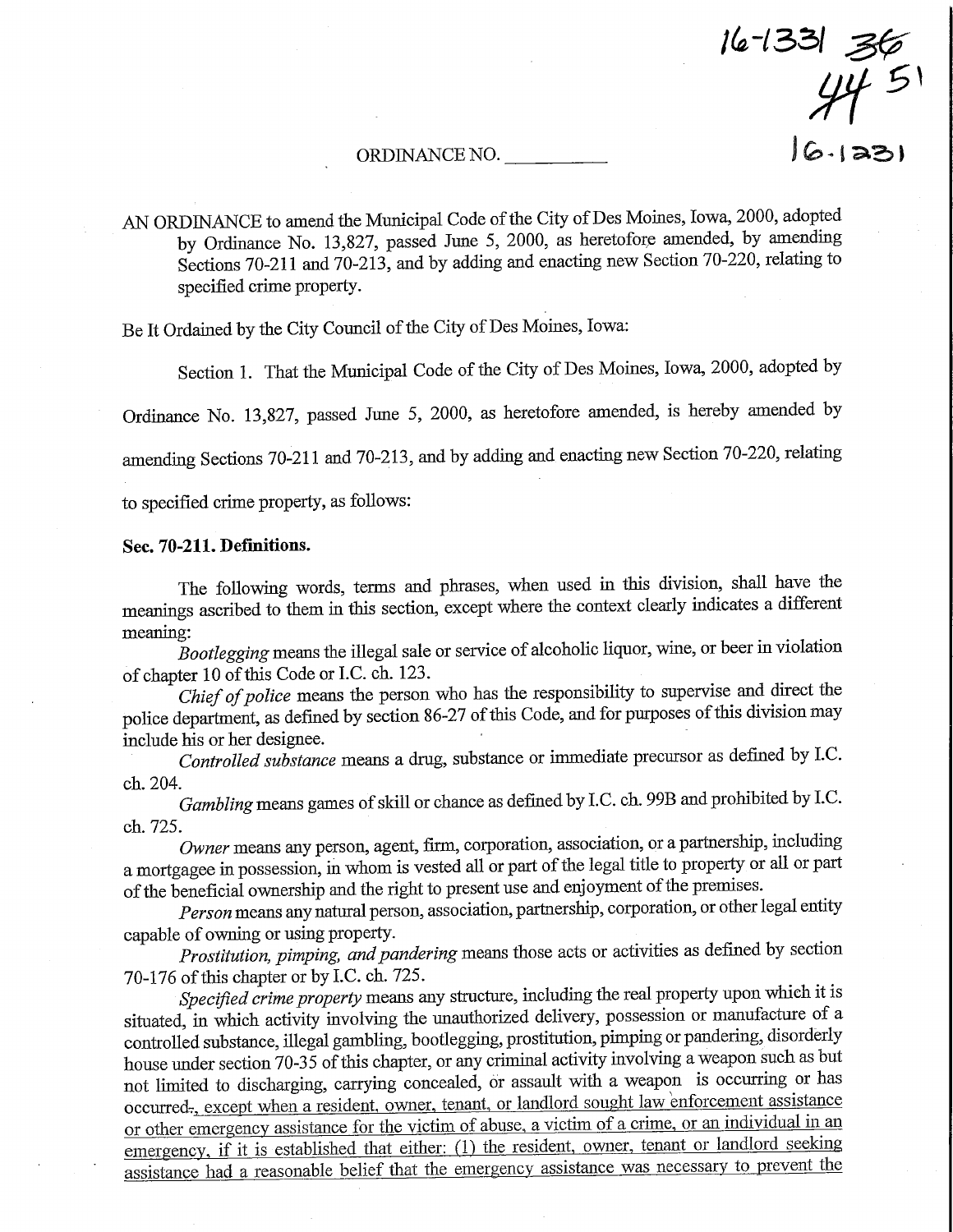$\mathbb{Z}^{135}$  36,19  $\overline{\phantom{a}}$  $4$ k.

perpetration or escalation of the abuse, crime, or emergency, or (2) in the event of abuse, crime, or other emergency, the emergency assistance was actually needed.

Structure means any building, building complex or structure, mcluding but not limited to edifice, units, or any portion thereof, and the real property upon which such building, building complex or structure is situated.

### Sec. 70-213. Penalties.

Any person who violates the provisions of section 70-212 or section 70-220 of this division shall be guilty of a municipal infraction punishable by a civil penalty as provided by section 1-15 of this Code.

## Sec. 70-220. Right to summon emergency assistance - landlord prohibitions.

- (a) A landlord shall not prohibit or limit a resident's or tenant's rights to summon law enforcement assistance or other emergency assistance by or on behalf of a victim of abuse, a victim of a crime, or an individual in an emergency. victim of a crime, or an mulviqual in an emergency.
- $(b)$  A landlord shall not impose monetary or other penalties on a resident or tenant who exercises the resident's or tenant's right to summon law enforcement assistance or other emergency assistance.
- (c) Penalties prohibited by this subsection include all of the following:<br>(1) The actual or threatened assessment of penalties, fines, or fe
	- The actual or threatened assessment of penalties, fines, or fees.
		- $\overline{(2)}$  The actual or threatened eviction, or causing the actual or threatened eviction, from the premises. he <u>premises.</u>
- $\phi$  This subsection shall not be construed to promote a landlord from recovering from a resident or tenant an amount equal to the costs incurred to repair property damage if the damage is caused by law enforcement or other emergency personnel summoned by the resident or tenant. <u>esident or tenant.</u>
- $\epsilon$ ) This section does not prohibit a landlord from terminating, evicting, or refusing to relation that tenancy or rental agreement when such action is premised upon grounds once than resident's or tenant's exercise of the right to summon law enforcement assistance of each emergency assistance by or on behalf of a victim of abuse, a victim of a crime, or an individual in an emergency.
- (f) For purposes of this section, "resident" means a member of a tenant's family and any other person occupying the dwelling unit with the consent of the tenant.

### Sees. 70-320221-70-245. Reserved.

Section 2. This ordinance shall be in full force and effect from and after its passage and

publication as provided by law.

FORM APPROVED:

Douglas P. Philiph Assistant City Attorney